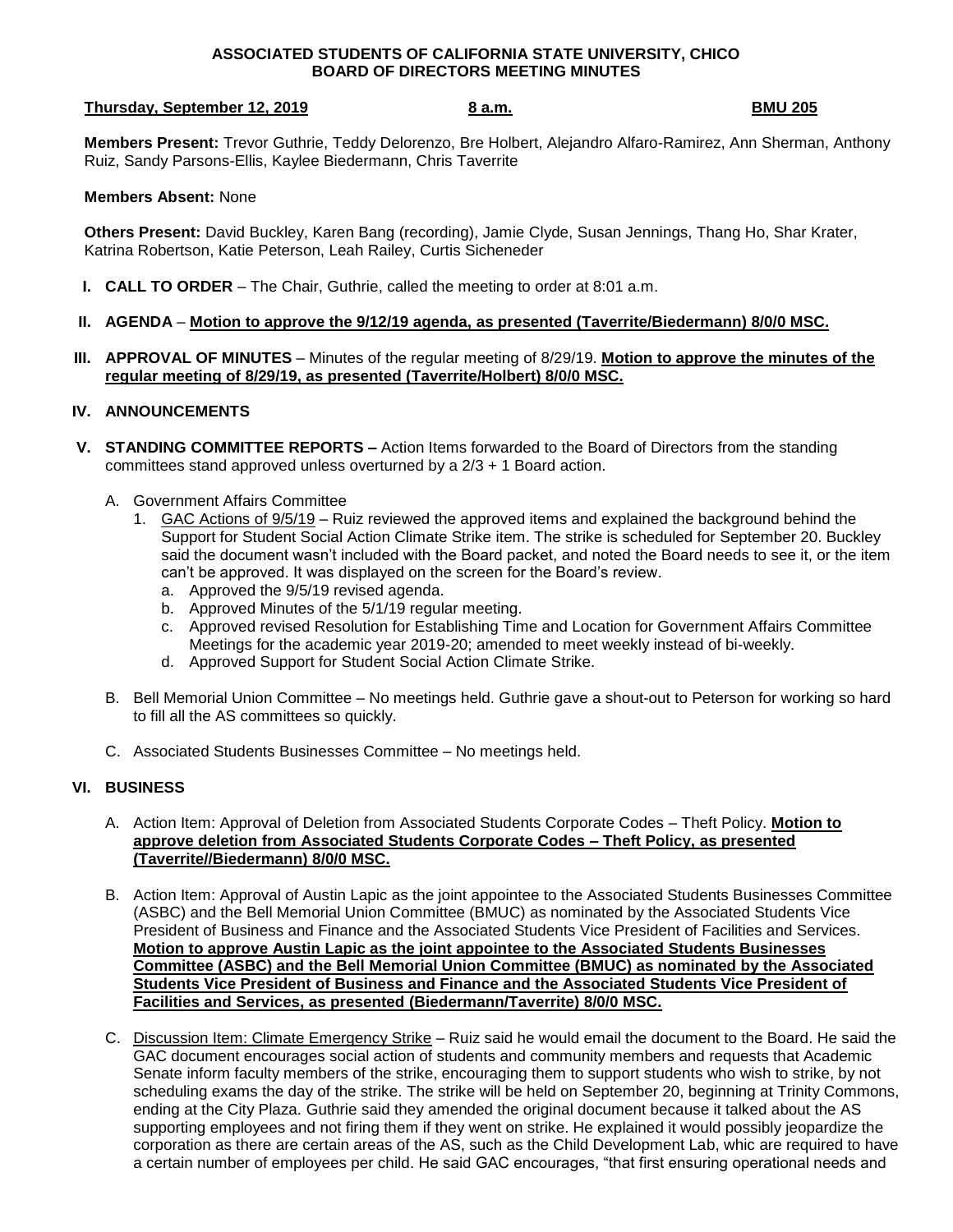requirements are maintained, area managers and supervisors are encouraged to allow modifications to work schedules on Friday, September 20, for students who wish to attend the strike."

- D. Information Item: 2020 Health Insurance Premiums Buckley said he and other AS staff met with the broker regarding the 39% Blue Shield increase. He said the broker advised them he found another company called CIGNA, which is one of the big health providers, and a fully insured plan. He said opting for this company would be approximately a \$350,000 increase. Buckley said they decided against recommending going with a selfinsured plan. He also noted due diligence needs to be done regarding CIGNA to confirm if employees would be covered, and which hospitals they would be covered at. He said the Board would be provided options to choose from such as 50/50 premium split, or a split where possibly the AS would pick up more and employees would pick up less. (Sherman joined the meeting at 8:18 a.m.). He noted the large premium increase is due to large claims over the past several years. Buckley said he asked the broker if we stayed with Blue Shield for 2020, if there would be another major increase next year, and the broker said it would probably be just a standard rate increase next year. Discussion was held.
- E. Information Item: Compensation Study Buckley said he and some AS staff had a conference call with the consultant yesterday regarding final wrap up of the project. He said the consultant recommended increasing from 15 grades to 25 grades. He said if the Board approves going with the new grade structure, that the cost impact would be that pay for approximately 11 of the lower paid employees would need to be brought up to meet the minimum of the new grade. Buckley said the consultant also presented a plan regarding what to do about minimum wage increasing by \$1/year and making sure grades are adjusted accordingly, noting a yearly increase of 7% to 8% for lower paid employees. Buckley said the consultant provided a market study, and we have approximately 22 employees that are 6% or more below the market. He said the consultant is recommending a 3% increase for those employees. Buckley said the challenge is to be fair to employees but affordable to the AS, and there is no easy answer to this. Options will be provided to the Board. Buckley explained there is a policy that is tied to the Chancellor's Office stating our salaries, benefits and working conditions are to be comparable to the University. He said we do have certain substantially similar positions to the University such as custodians. He said last year campus bargaining units agreed that the lowest paid wage would be \$15/hour. Buckley said the AS has quite a few employees being paid less than \$15 and will recommend these career employees be increased to \$15/hour.
- F. Director of University Affairs Report Alfaro-Ramirez reported Jason Nice from Curriculum Advisory Board recently held a meeting regarding the GE 2020/2021 proposal. He said the goal is to reform pathway minors to make them more comprehensive and make them more appealing to students. He said there is a link online for providing feedback about the changes they would like to see regarding the pathway minor. • Alfaro-Ramirez said GAC is working on a resolution on condemning white supremacy and provided background. He noted that last year GAC passed a Resolution encouraging civil disobedience that was adopted from CSSA. • Alfaro-Ramirez said EPPC talked about AB 1460, which is a bill that is currently in the process of possibly being passed, which would require all CSU's to teach ethnic studies as a GE requirement. He said it has gotten pushback from the Chancellor's Office and statewide Academic Senate and that he will provide further information.
- G. Director of Legislative Affairs Report Holbert updated regarding her committee membership. She said she is going to work on getting Butte County representatives for them to meet with. She said the committee is interested in implementing education about voting.
- H. University Vice Presidents' Reports Sherman said the budget has been finalized and is not different from what she explained at the last Board meeting. • Sherman said there has been a lot of discussion about looking at Teledoc opportunities to provide more healthcare access for students. Parsons-Ellis said a contract has been signed specifically for Telepsychiatry and they will be available three days per week. • Sherman said they're now using the Sales Force software program, a customer contact management system which allows students, Student Affairs support staff, and professors to have access to the same set of notes. • Sherman reminded that students, faculty and staff have free access to the local bus system and encouraged everyone to take the bus. She said College Park area houses have been demolished and beginning today, there is reserved student parking in that location. She said in addition they have been trying to work with the school district regarding the parking lot by the Chico High football field; however, due to State parking rules they have to regroup. • Parsons-Ellis said they are in the process of hiring three additional counselors for the Counseling and Wellness Center, and noted that some of the counselors are located in various areas around campus in order to be more accessible to students. She said they are also adding another Safe Place advocate, another Foster Youth advisor and another Veteran advisor so that there will be additional support for students.